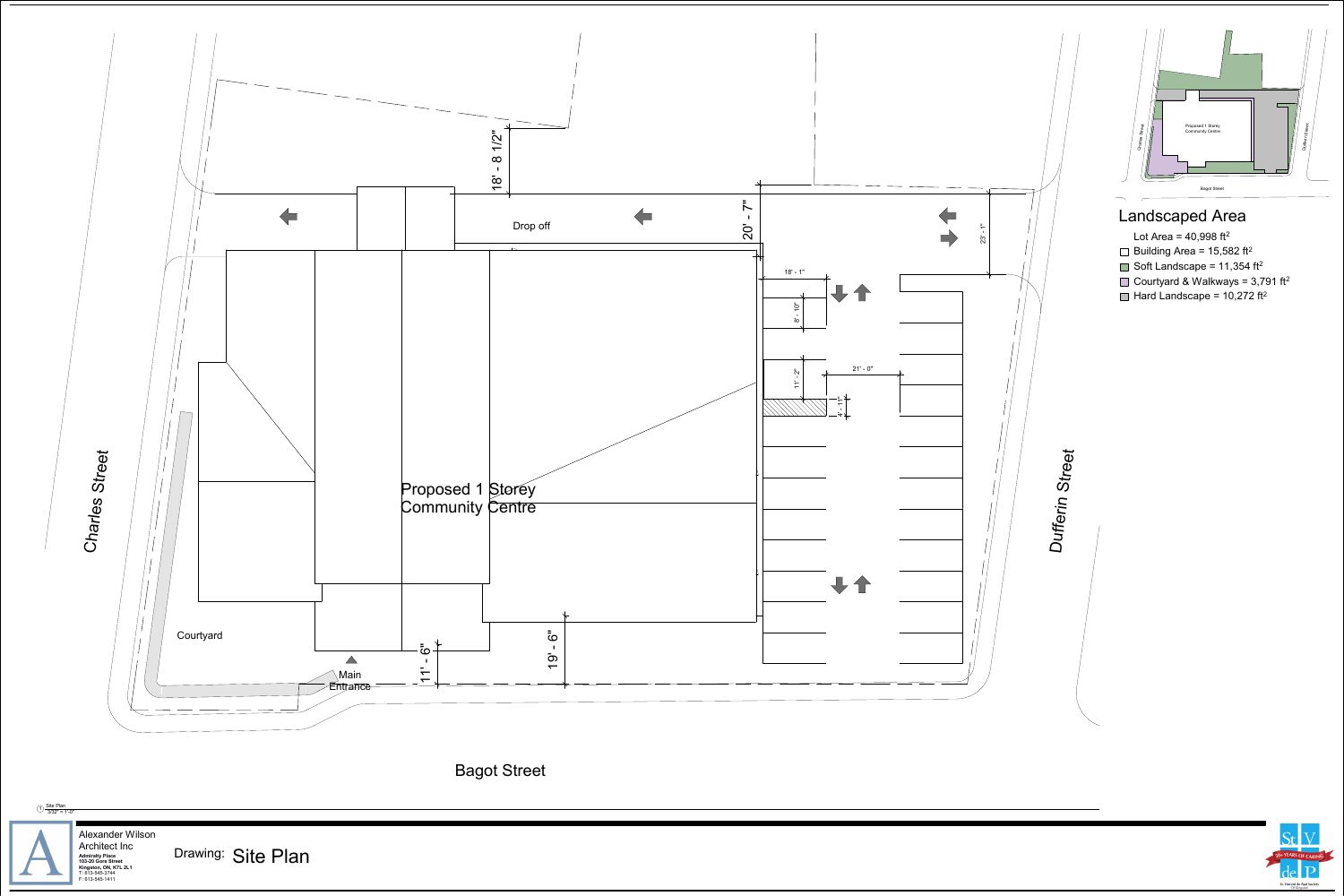|       |                     | R                |
|-------|---------------------|------------------|
|       |                     | <b>Board Ro</b>  |
|       |                     | Exam Ro          |
|       |                     | Executive        |
|       |                     | Interview        |
|       |                     | Office           |
|       |                     | Printer &        |
|       |                     | <b>Staff Roo</b> |
|       |                     | Administr        |
|       |                     | Corridor         |
| egend |                     | Reception        |
|       |                     | Vestibule        |
|       | Administration      | Circulatio       |
|       |                     | Dining           |
|       | Circulation         | Serving &        |
|       | Dining              | Dining           |
|       |                     | Communi          |
|       | Multi-purpose       | Multipurp        |
|       | <b>Service</b>      | Multi-purp       |
|       |                     | Drive Thr        |
|       | Storage             | Emergen          |
|       |                     | Kitchen          |
|       | <b>Tenant Space</b> | Laundry          |
|       |                     | Maintena         |
|       |                     | Mechanic         |
|       |                     | <b>Unisex W</b>  |
|       |                     | Universal        |
|       |                     | Walk-In C        |
|       |                     | Walk-In F        |
|       |                     | Service          |
|       |                     | Delivery         |
|       |                     | Sorting          |
|       |                     | Wearhous         |
|       |                     | Storage          |
|       |                     |                  |



 **Kingston, ON, K7L 2L1** T: 613-545-3744 F: 613-545-1411 Alexander Wilson Architect Inc

Admiralty Place **Drawing: Floor Plan** 

| Room Schedule                      |             |           |  |  |
|------------------------------------|-------------|-----------|--|--|
| Room Name                          | Count       | Area      |  |  |
| <b>Board Room</b>                  | 1           | 342 SF    |  |  |
| Exam Room                          | 1           | 103 SF    |  |  |
| <b>Executive Director's Office</b> | 1           | 176 SF    |  |  |
| <b>Interview Room</b>              | 4           | 156 SF    |  |  |
| Office                             | 4           | 482 SF    |  |  |
| <b>Printer &amp; Server</b>        | 1           | 0 S F     |  |  |
| <b>Staff Room</b>                  | 1           | 284 SF    |  |  |
| 1,544 SF<br>Administration         |             |           |  |  |
| Corridor                           | 4           | 743 SF    |  |  |
| Reception                          | 1           | 166 SF    |  |  |
| Vestibule                          | 1           | 128 SF    |  |  |
| Circulation                        |             | 1,037 SF  |  |  |
| Dining                             | 1           | 1,500 SF  |  |  |
| Serving & Dish Return              | 1           | 88 SF     |  |  |
| Dining<br>1,588 SF                 |             |           |  |  |
| <b>Community Alcove</b>            | 1           | 234 SF    |  |  |
| Multipurpose Room                  | 1           | 510 SF    |  |  |
| Multi-purpose                      |             | 744 SF    |  |  |
| <b>Drive Thru</b>                  | 1           | 384 SF    |  |  |
| <b>Emergency Pantry</b>            | 1           | 342 SF    |  |  |
| Kitchen                            | $\mathbf 1$ | 602 SF    |  |  |
| Laundry                            | 1           | 96 SF     |  |  |
| Maintenance & Janitorial           | 1           | 107 SF    |  |  |
| Mechanical                         | 1           | 136 SF    |  |  |
| <b>Unisex W/C</b>                  | 9           | 501 SF    |  |  |
| Universal W/C                      | 1           | 55 SF     |  |  |
| <b>Walk-In Cooler</b>              | 1           | 60 SF     |  |  |
| <b>Walk-In Freezer</b>             | $\mathbf 1$ | 60 SF     |  |  |
| Service<br>2,343 SF                |             |           |  |  |
| <b>Delivery</b>                    | 1           | 359 SF    |  |  |
| Sorting                            | 1           | 623 SF    |  |  |
| Wearhouse                          | 1           | 1,424 SF  |  |  |
| Storage                            |             | 2,406 SF  |  |  |
| Tenant Space                       | 1           | 5,043 SF  |  |  |
| <b>Tenant Space</b>                |             | 5,043 SF  |  |  |
| <b>Grand total</b>                 |             | 14,706 SF |  |  |



1/8" = 1'-0" <sup>1</sup> Floor Plan

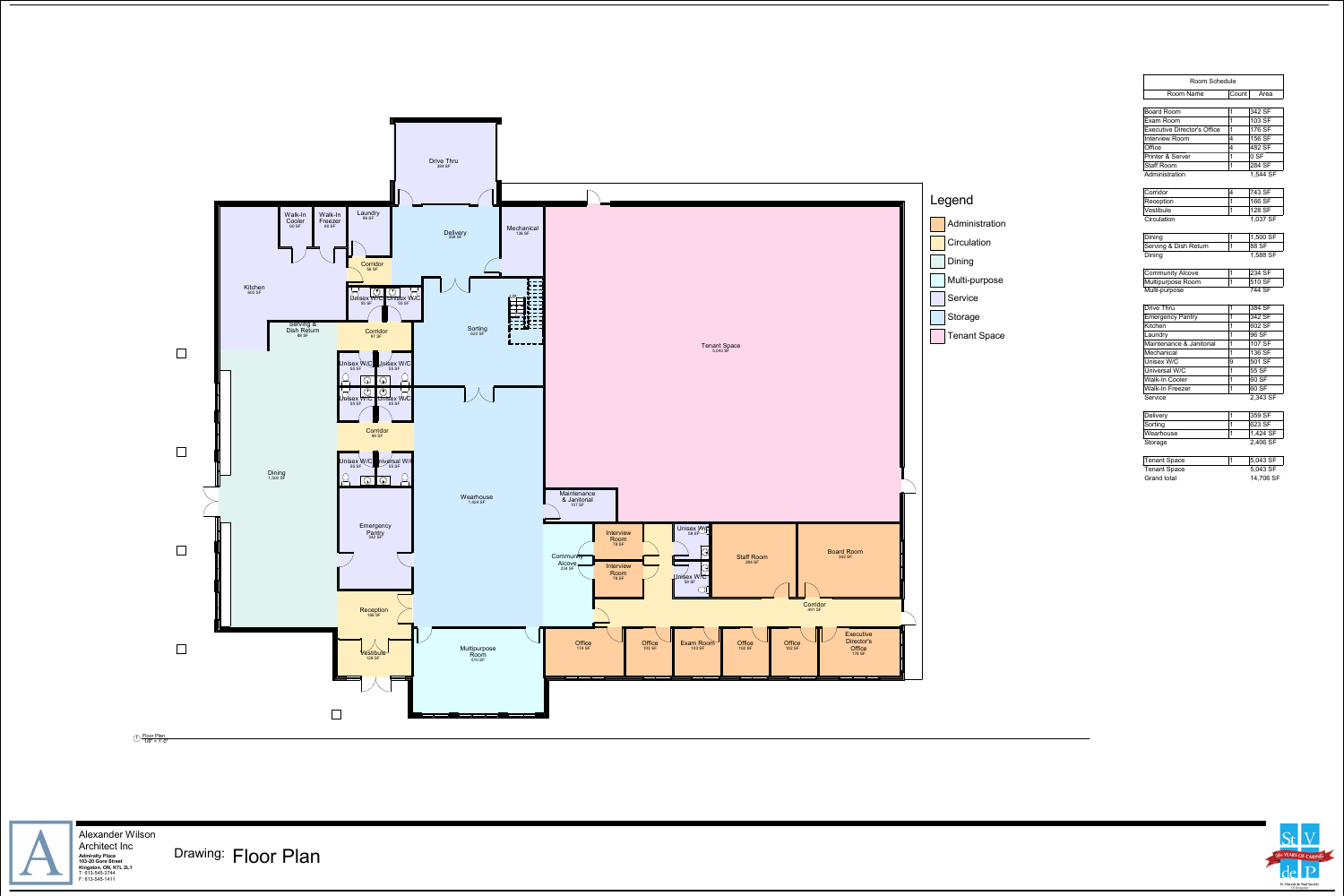



<u>[T/O SLAB](#page-0-0)</u><br>"0' - 0

R<u>oof Peak</u><br>25' - 8 1/2"



 $\bigcap \frac{\text{South}}{1/8"} = 1'.0"$ 

[T/O SLAB](#page-0-0) 0' - 0"

St V<br>
SO+ YEARS OF CARING

Roof Peak 25' - 8 1/2"

2) <u>West</u><br>1/8" = 1'-0"









 **Kingston, ON, K7L 2L1** T: 613-545-3744 F: 613-545-1411 Alexander Wilson Architect Inc

Admiralty Place **Connect Trice Connect Trice Connect Trice Connect Connect Connect Property Property Property Property Property Property Property Property Property Property Property Property Property Property Property Prop**